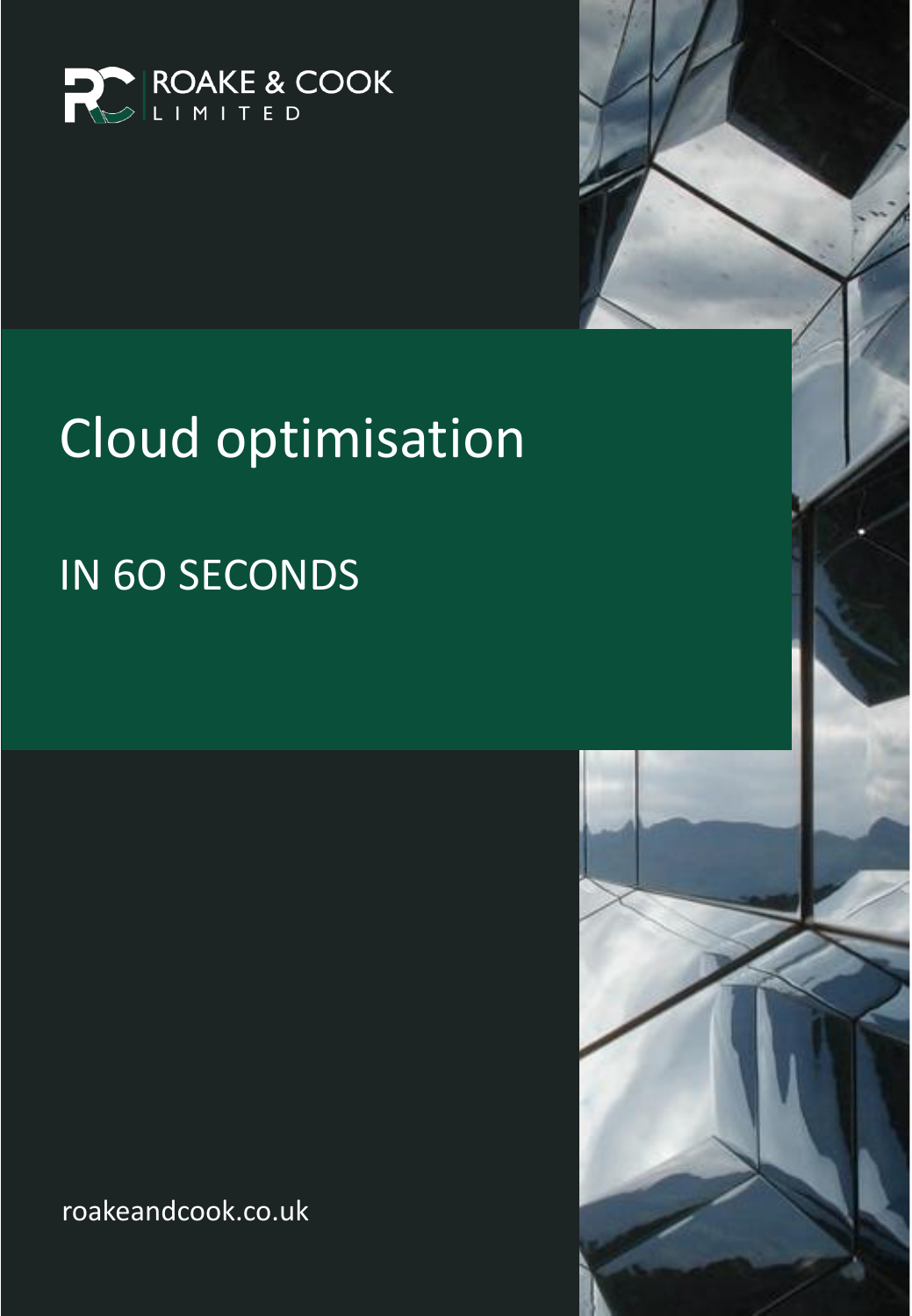

## Cloud optimisation

### IN 6O SECONDS

### Xero

There are a number of cloud accounting software options available, but Xero is possibly the most user friendly and also offers a wide variety of add-on tools that benefit your business.

#### Recommended tools

Whilst there are a wide range of add-on tools available that integrate with Xero, the following is a brief summary of those that we recommend to all businesses and the importance of each in optimising the use of cloud software.

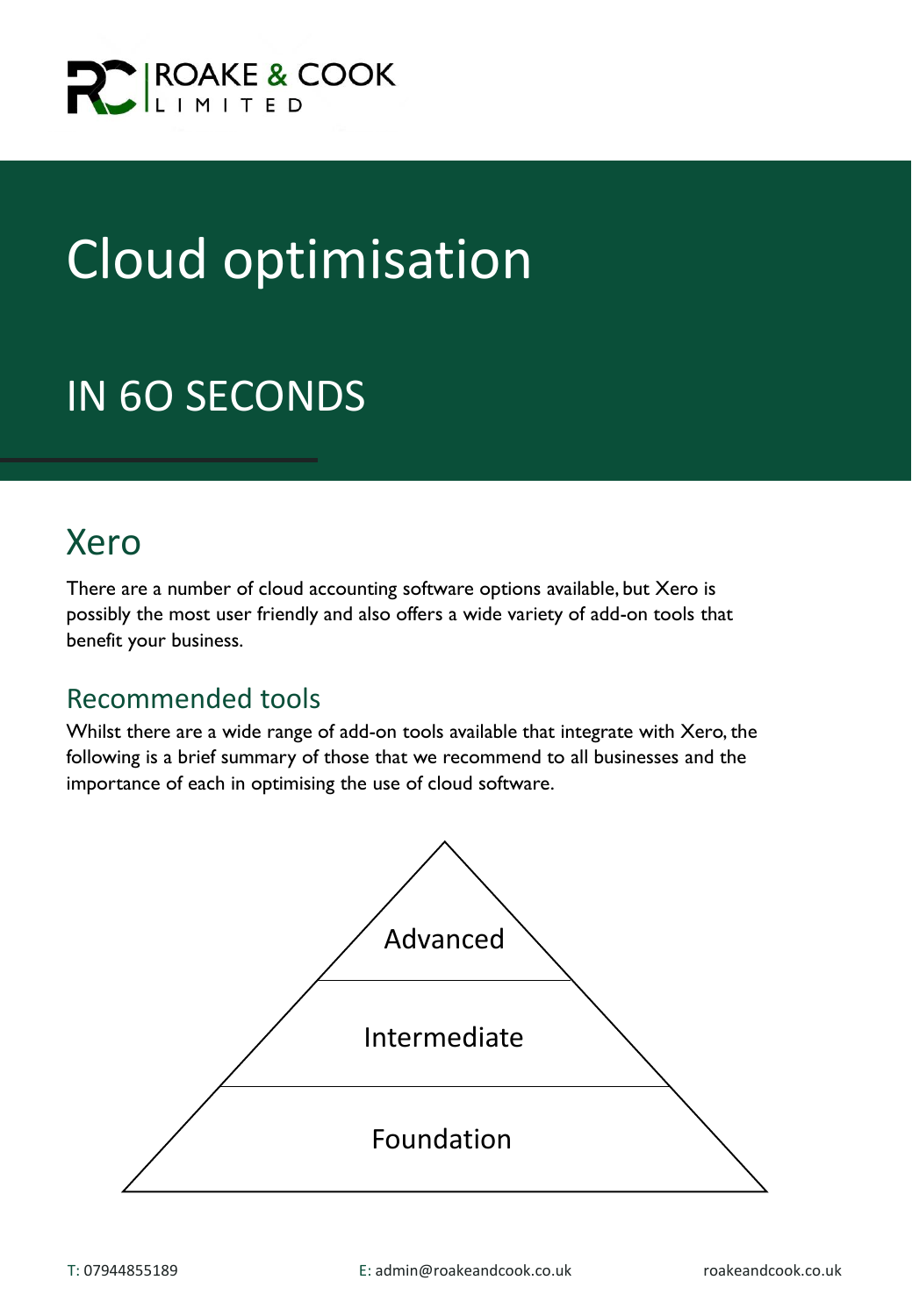#### Foundation

The foundation level is all about getting your cloud software set up correctly and making your data entry as efficient as possible. This includes:

- Bank feeds automatically import transactions from your bank
- Data extraction no more manual data entry, saving time and hassle
- Chart of accounts setting up your businesses accounting structure and creating reporting margins
- Payroll ensuring you have the best software and integrating it with your cloud software makes your payroll function seamless
- Health checks monthly checks to ensure your data is accurate

#### Intermediate

The intermediate level is about taking your financial information to the next level. This includes:

- Cash flow forecasting accurate reporting, forecasting and scenario planning is key to understanding your cash position
- Management reporting monitoring profitability and performance will help you understand your business in more detail
- Credit control automating credit control saves time and aids cash flow
- Payment services online payment services allow greater flexibility for your business and for customers
- Expense management managing your businesses cash and how employees can spend it offers greater control

#### Advanced

The advanced level is about tailoring cloud software to your businesses needs. This may include:

- Inventory management real time inventory control and reporting
- CRM helps create a better understanding of your customer base